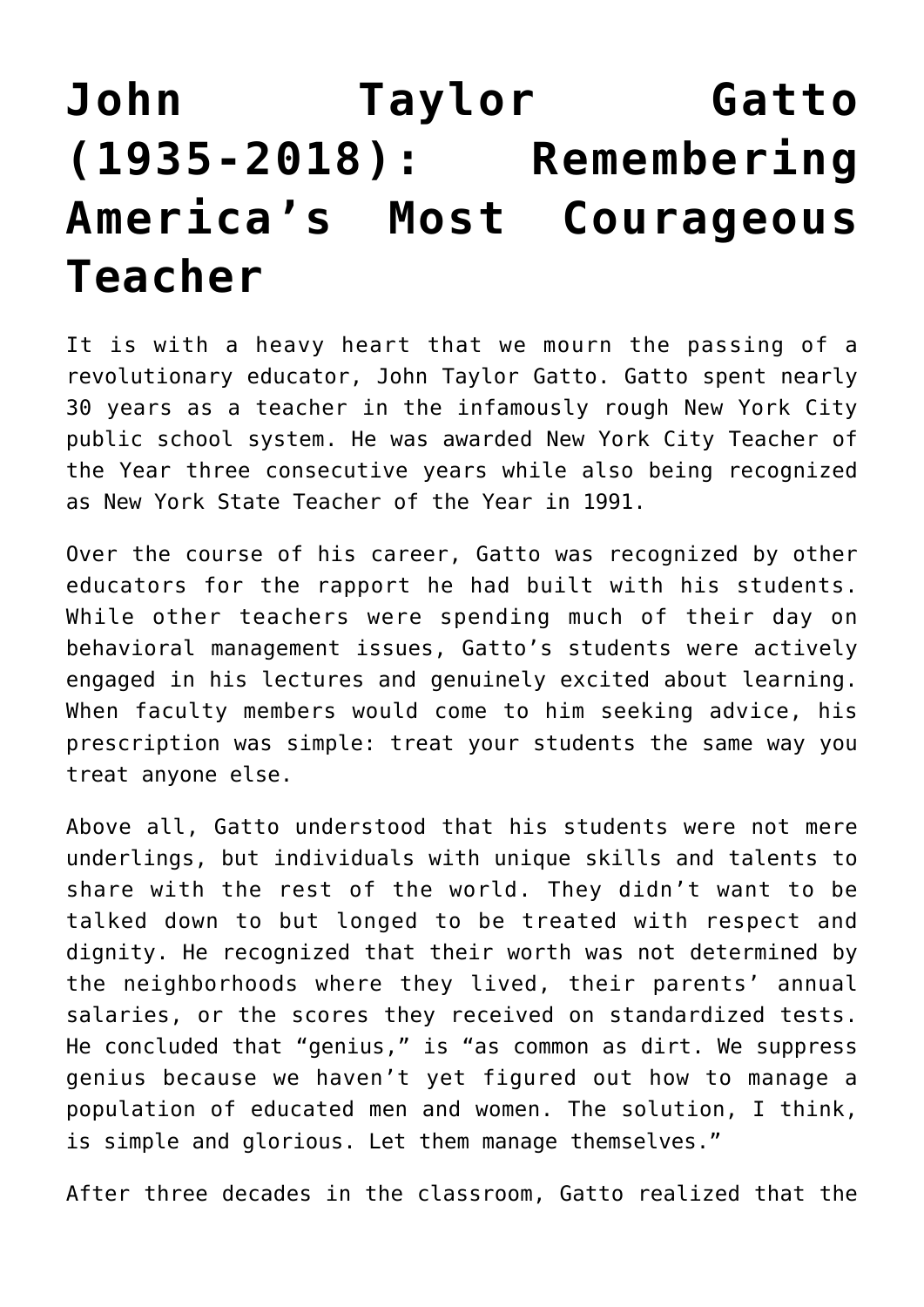public school system was squashing individualism more than it was educating students and preparing them for the real world. To make matters worse, his later research would reveal that this dumbing down was not just by accident, but by design.

Feeling the education system was beyond repair, Gatto could no longer in good conscience be an active participant. Rather than sending his letter of resignation to his superiors in his school district, he sent a copy of " $I$  Quit,  $I$  Think" to the *Wall Street Journal*, where it was published as an op-ed on July 25, 1991.

### In his biting resignation, he wrote:

*I've come slowly to understand what it is I really teach: A curriculum of confusion, class position, arbitrary justice, vulgarity, rudeness, disrespect for privacy, indifference to quality, and utter dependency. I teach how to fit into a world I don't want to live in.*

*I just can't do it anymore. I can't train children to wait to be told what to do; I can't train people to drop what they are doing when a bell sounds; I can't persuade children to feel some justice in their class placement when there isn't any, and I can't persuade children to believe teachers have valuable secrets they can acquire by becoming our disciples. That isn't true.*

Gatto dedicated the rest of his life to repairing the damage done by the public education system. He wrote several books on his experience in the classroom including *[Dumbing Us Down: The](https://amzn.to/2Q2nS4N) [Hidden Curriculum of Compulsory Schooling](https://amzn.to/2Q2nS4N)* and *[Weapons of Mass](https://amzn.to/2Obvdxf) [Instruction: A Schoolteacher's Journey through the Dark World](https://amzn.to/2Obvdxf) [of Compulsory Schooling](https://amzn.to/2Obvdxf).* His book *[The Underground History of](https://amzn.to/2OeihXk) [American Education](https://amzn.to/2OeihXk)* is perhaps the most accurate and damning history of the American education system that has ever been written.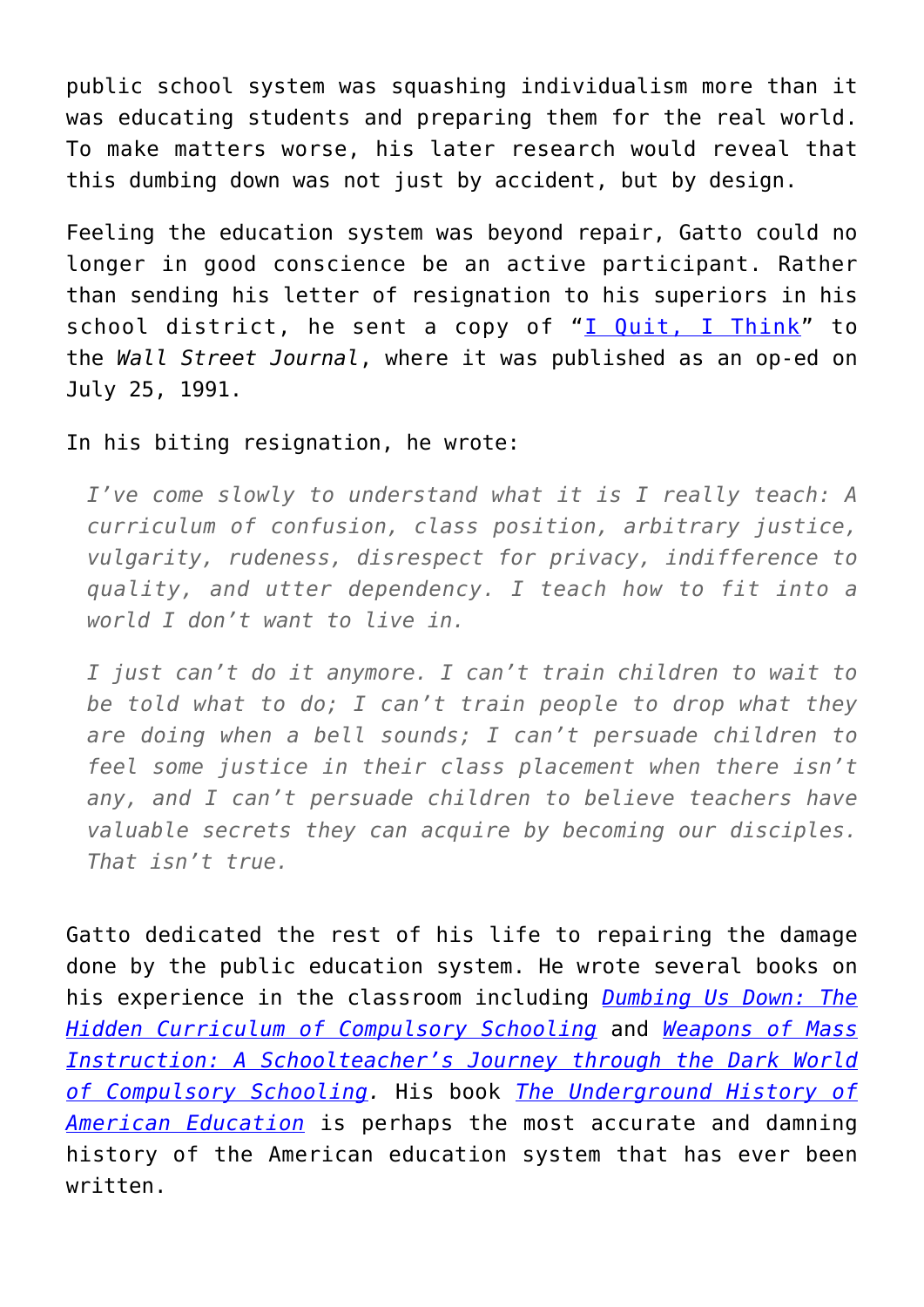Gatto encouraged parents to foster an environment where their children could follow their bliss rather than being stuck in a classroom, trained to be just another cog in the machine. He inspired teachers to reassess their reasons for becoming educators and to challenge the status quo.

He was also a firm believer in self-directed education, sometimes referred to as "unschooling." He believed that learning was actually inhibited by the classroom setting and that every single moment of life presented the opportunity to learn and grow.

#### He wrote:

*Children learn what they live. Put kids in a class and they will live out their lives in an invisible cage, isolated from their chance at community; interrupt kids with bells and horns all the time and they will learn that nothing is important or worth finishing; ridicule them and they will retreat from human association; shame them and they will find a hundred ways to get even. The habits taught in large-scale organizations are deadly.*

## Author and ardent unschooling advocate [Kerry McDonald](https://fee.org/people/kerry-mcdonald/) had this to say of Gatto's legacy in this regard:

*John Taylor Gatto's writings inspired a generation of parents and educators to question deep-seated beliefs about compulsory mass schooling and pursue alternatives. For homeschoolers, in particular, Gatto affirmed the vital role of family and empowered parents to take back control of their child's education. His words will continue to have a lasting impact on education for years to come.*

Zak Slayback, who authored *[The End of School](https://amzn.to/2JnewOE)* and wrote the foreword to Gatto's newest edition of *[Dumbing Us Down](https://amzn.to/2Q2nS4N)*, also had a few remarks on Gatto's legacy: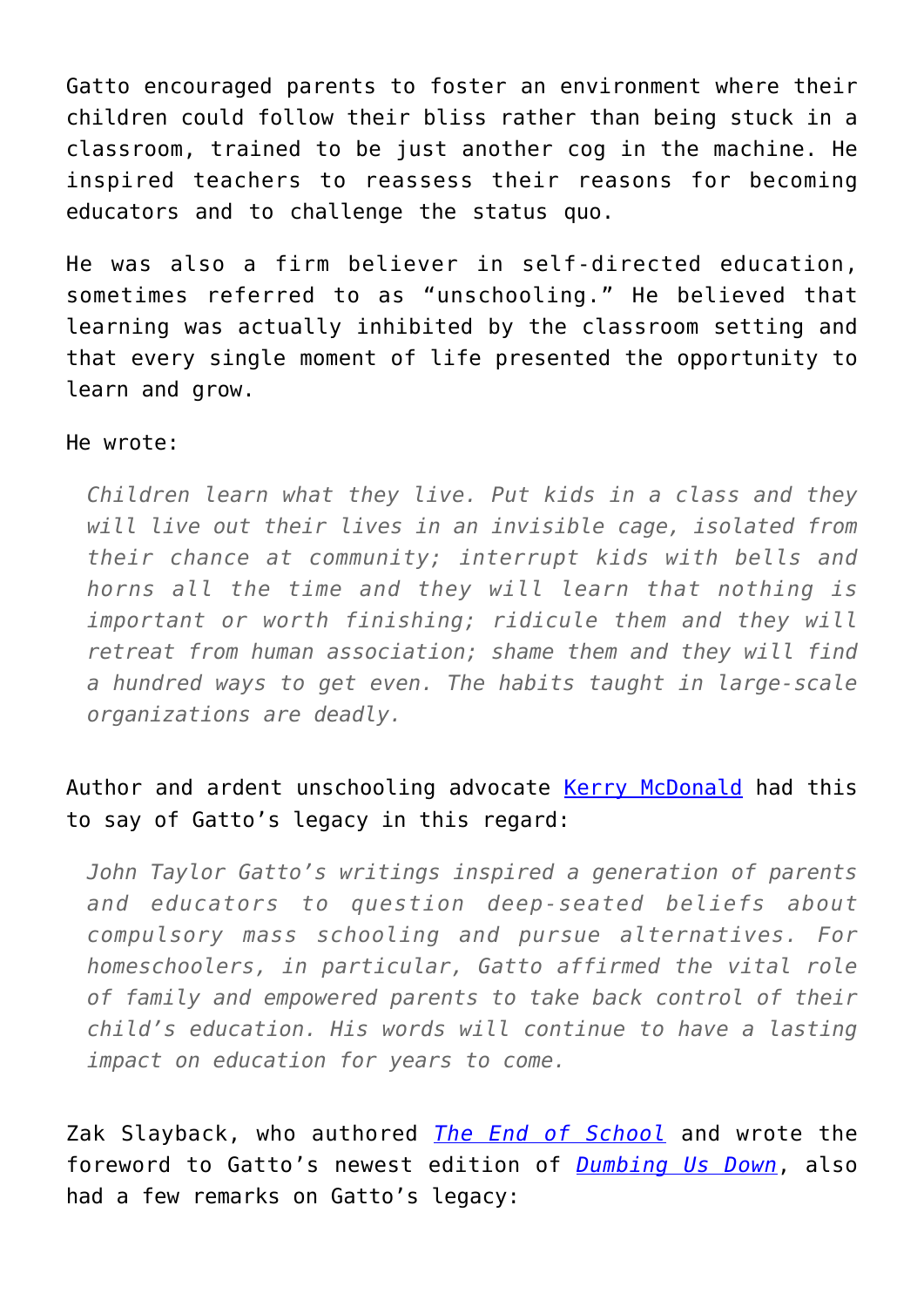*Gatto's writing, teaching, and approach to not just education but human flourishing in general inspired me to think critically about my own life and education. He's one of the most important thinkers in American history—that's becoming more obvious every day. He'll be missed dearly.*

## Slayback also said he carries a card in his wallet with this John Taylor Gatto quote:

*You either learn your way towards writing your own script in life or you become an unwitting actor in somebody else's script.*

On October 25th, after a long battle with health issues, Gatto departed this world at 82 years old. He is survived by his loving wife and two children. In addition to his family, he leaves behind a legacy that inspired thousands of people to challenge the premise on which our education system was built and to protect a child's right to a real education built on actual experience rather than government-sanctioned texts.

So as we honor the life of this great man, I leave you with a few of Gatto's most inspirational quotes.

*"School is a twelve-year jail sentence where bad habits are the only curriculum truly learned. I teach school and win awards doing it. I should know."*

*"It is absurd and anti-life to be part of a system that compels you to sit in confinement with people of exactly the same age and social class. That system effectively cuts you off from the immense diversity of life and the synergy of variety; indeed, it cuts you off from your own past and future, sealing you in a continuous present much the same way television does. It is absurd and anti-life to move from cell to cell at the sound of a gong for every day of your natural youth in an institution that allows you no privacy and even*